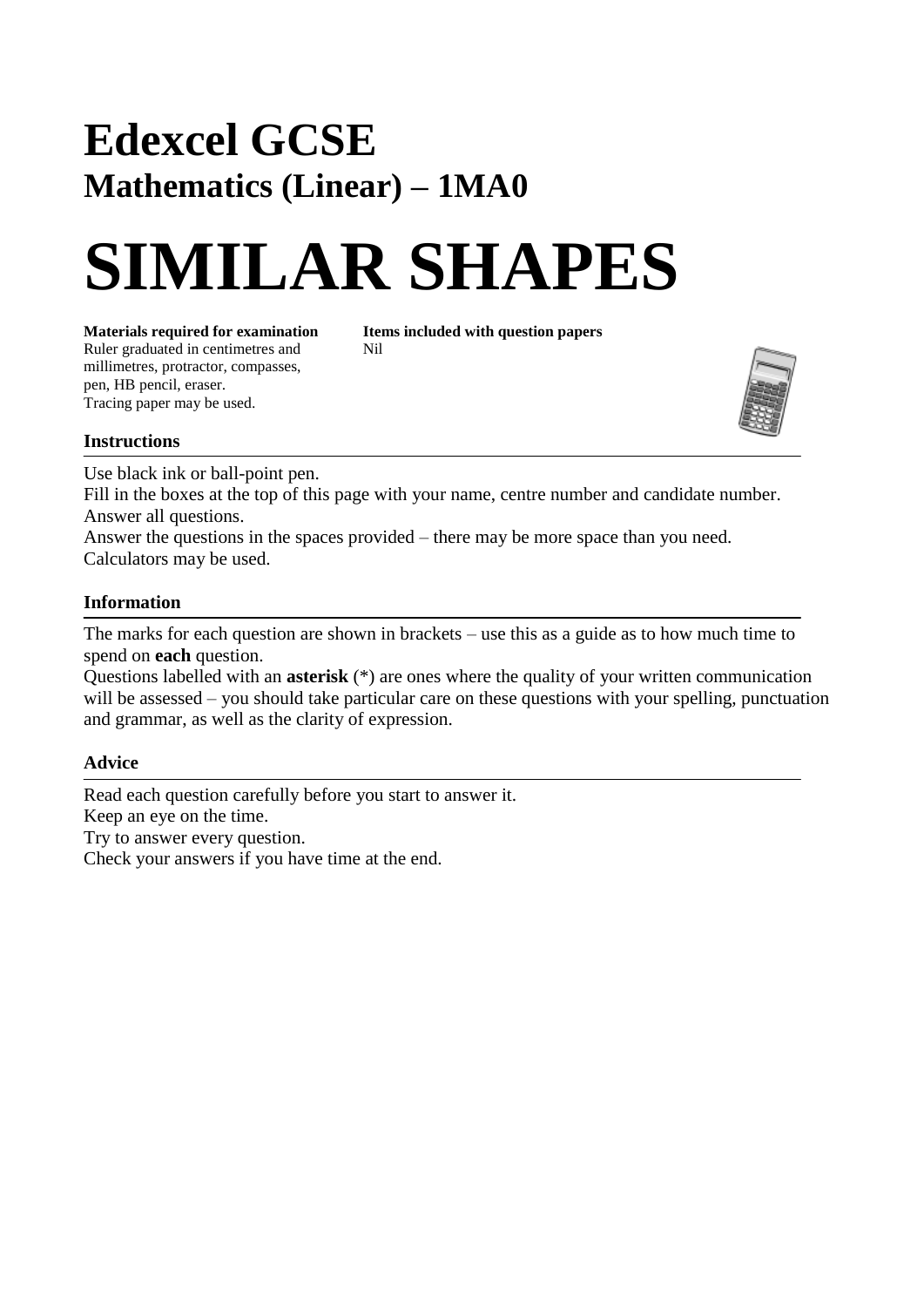**1.** Shapes *ABCD* and *EFGH* are mathematically similar.



Diagrams **NOT** accurately drawn

(a) Calculate the length of *BC*.

........................... cm

**(2)**

(b) Calculate the length of *EF*.

........................... cm

**(2) (Total 4 marks)**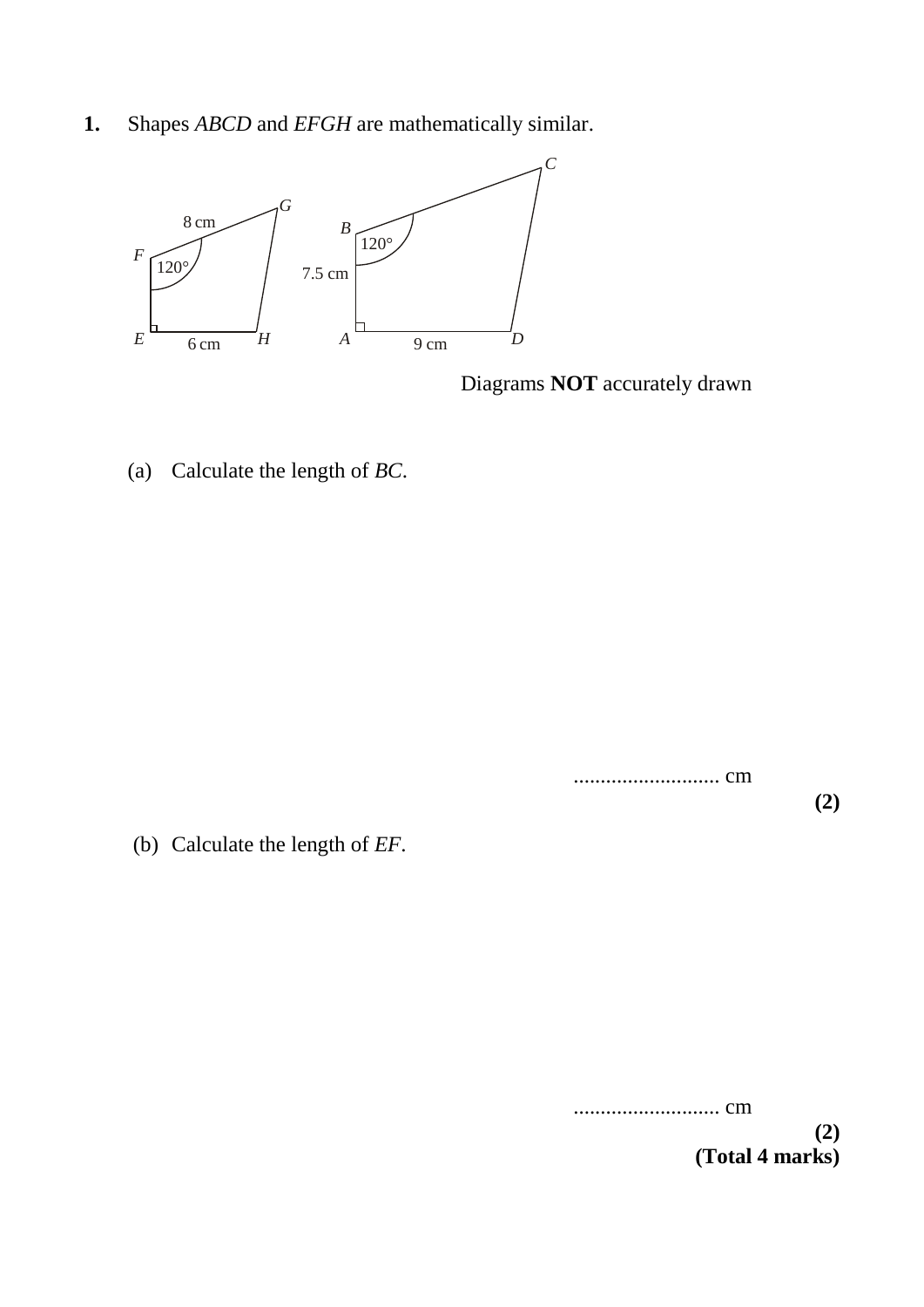

Triangles *ABC* and *PQR* are mathematically similar.

Angle  $A = \text{angle } P$ . Angle  $B = \text{angle } Q$ . Angle  $C = \text{angle } R$ .  $AC = 4$  cm. *BC* = 12 cm.  $PR = 6$  cm. *PQ* = 15 cm.

(a) Work out the length of *QR*.

................................cm **(2)**

(b) Work out the length of *AB*.

................................cm **(2)**

**(Total 4 marks)**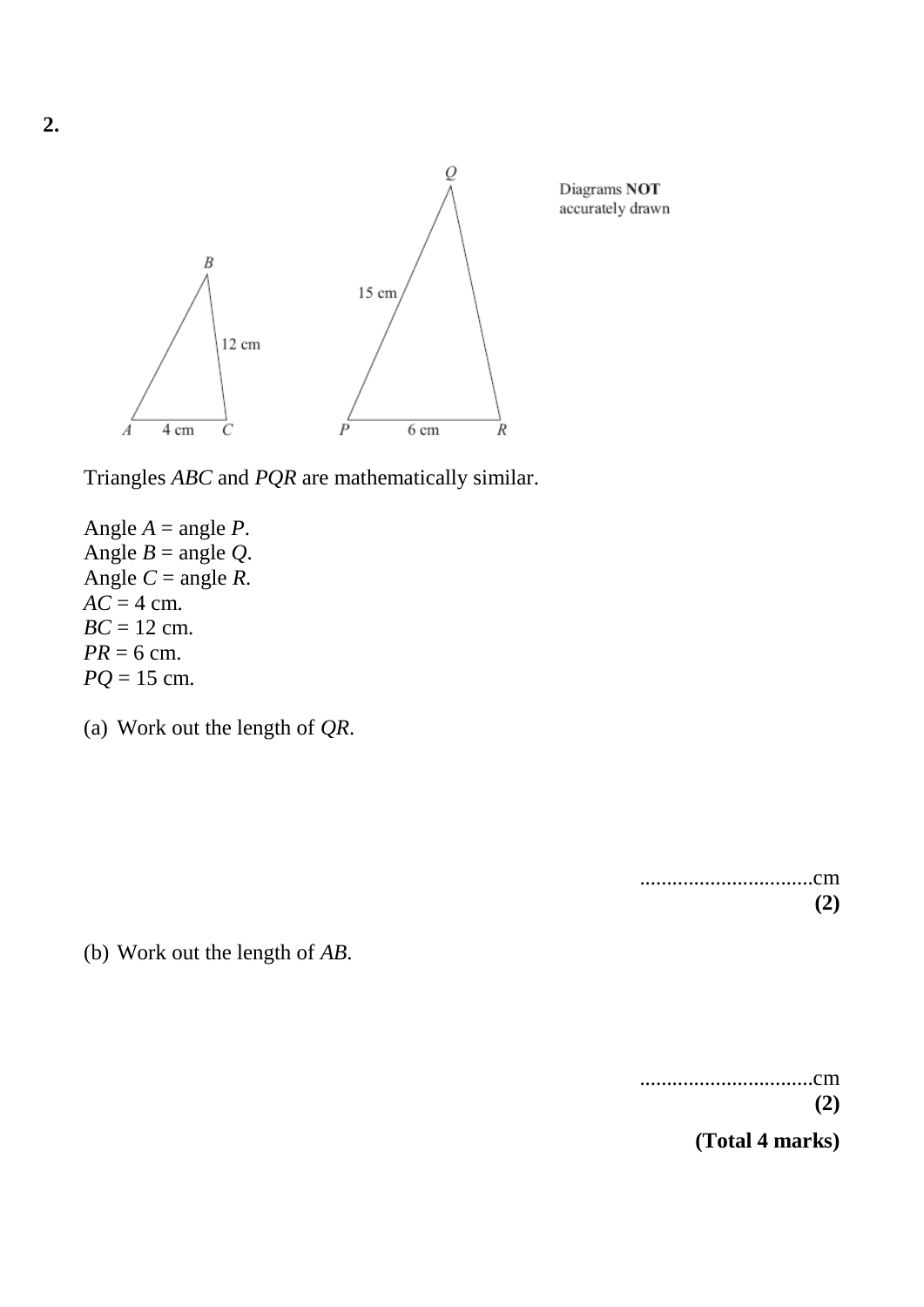

Triangles *ABC* and *DEF* are similar.

 $AB = 4$  cm.  $AC = 9$  cm.  $DE = 6$  cm.  $EF = 10.5$  cm.

(a) Work out the length of *DF*.

**(2)**

...................................................... cm

(b) Work out the length of *BC*.

**(2)**

...................................................... cm **(Total 4 marks)**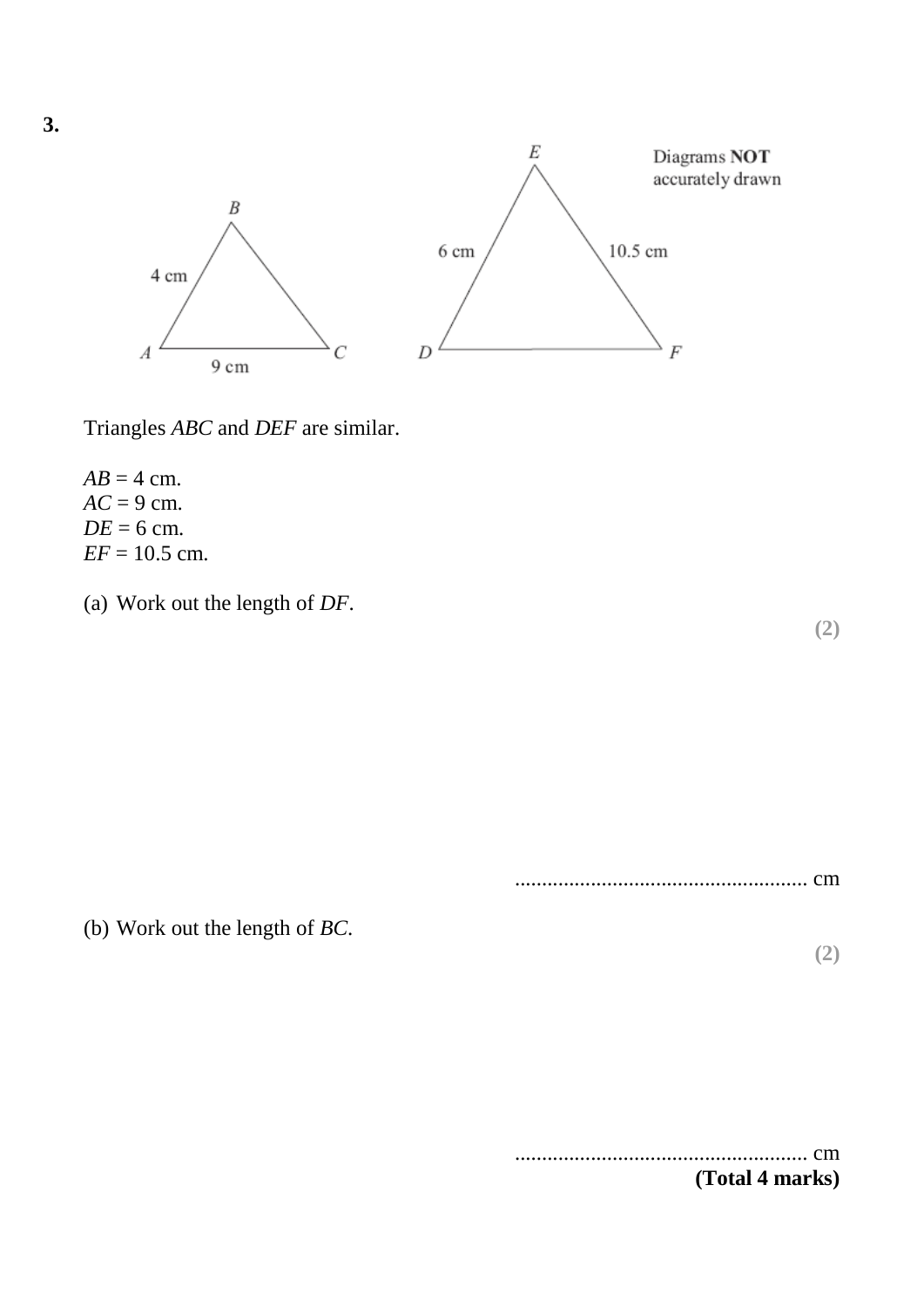**4.** The diagram shows two similar triangles.



In triangle  $ABC$ ,  $AB = 10$  cm and  $AC = 18$  cm. In triangle *PQR*,  $PQ = 6$  cm and  $QR = 12$  cm.

Angle *ABC* = angle *PQR*. Angle  $CAB$  = angle  $RPQ$ .

(a) Calculate the length of *BC*.

.......................... cm **(2)**

(b) Calculate the length of *PR*.

.......................... cm **(2)**

**(Total 4 marks)**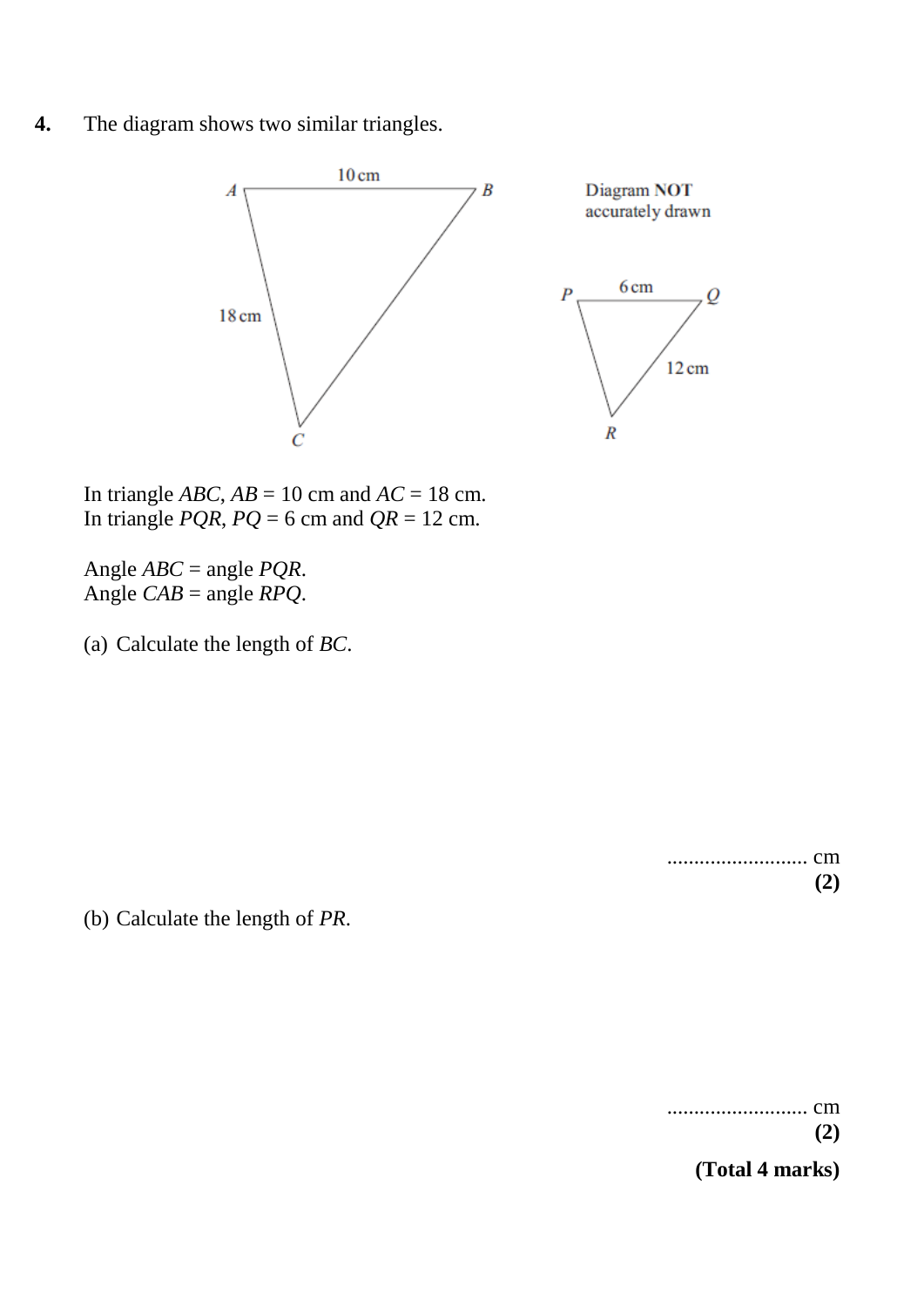

Triangle *ABC* is similar to triangle *ADE*.  $AC = 15$  cm.  $CE = 6$  cm. *BC* = 12.5 cm.

Work out the length of *DE*.

............................... cm

**(Total 3 marks)**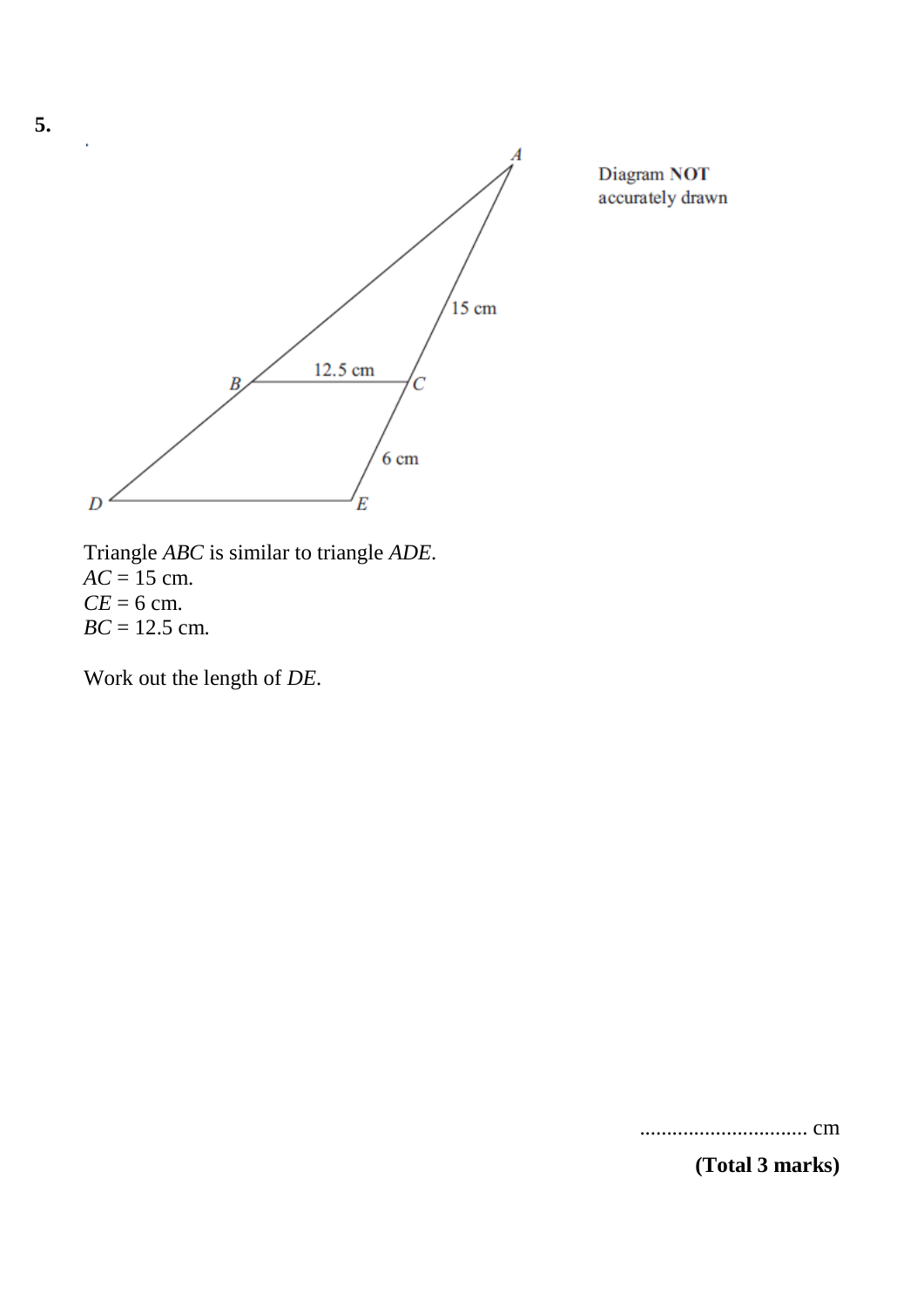

**\*6.**

Pictures **NOT** accurately drawn

A 20 Euro note is a rectangle 133 mm long and 72 mm wide.

A 500 Euro Note is a rectangle 165 mm long and 82 mm wide.

Show that the two rectangles are not mathematically similar.

**(Total 3 marks)**